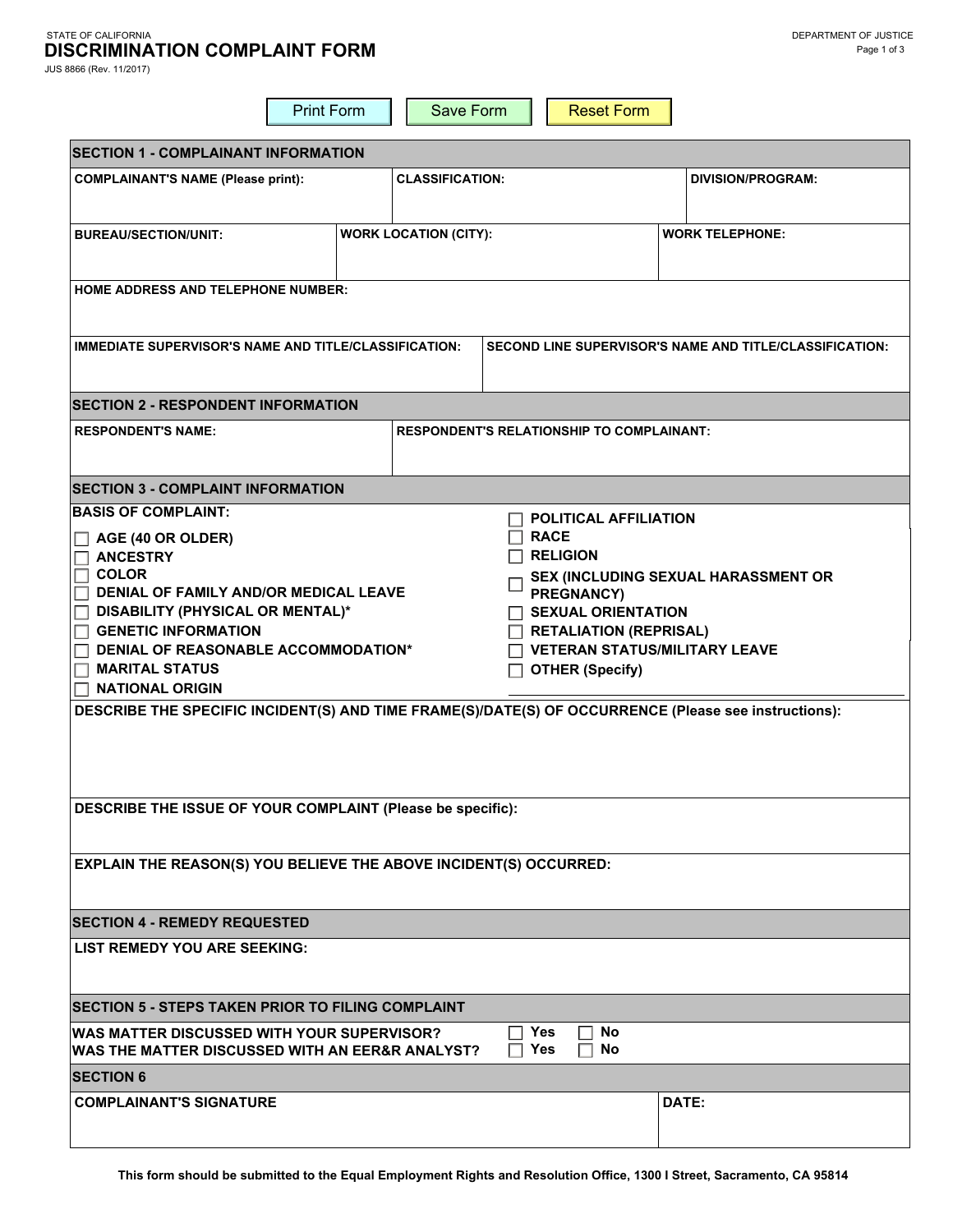#### STATE OF CALIFORNIA DEPARTMENT OF JUSTICE AND STATE OF CALIFORNIA DEPARTMENT OF JUSTICE **DISCRIMINATION COMPLAINT FORM**

JUS 8866 (Rev. 11/2017)

### **INSTRUCTIONS FOR COMPLETING DISCRIMINATION COMPLAINT FORM**

The California Department of Justice (DOJ) is committed to providing a workplace in which all individuals are treated with respect and professionalism. It is the policy of the DOJ, as required by federal and state laws, to provide a work environment free of discrimination. Please refer to the DOJ's Equal Employment Opportunity (EEO) policy bulletins and Administrative Manual, Chapter 7. This form may be used by a current or former DOJ employee, or a job applicant applying for a position within DOJ to record and report possible discrimination. A discrimination complaint must be filed within 365 days of the last act of discrimination.

 DOJ employees or job applicants are also entitled to file a discrimination complaint with the federal Equal Employment Opportunity Commission (EEOC) and/or state Department of Fair Employment and Housing (DFEH). A discrimination complaint must be filed with the EEOC within 300 days; and with DFEH within 365 days of the date of the alleged violation(s).

 When filing a discrimination complaint DOJ employees have the right to confidentiality. The DOJ will make every effort to insure that confidentiality is maintained, to the extent possible, in accordance with the applicable federal and state laws. **PLEASE SUBMIT THE COMPLETED DISCRIMINATION COMPLAINT FORM TO: EQUAL EMPLOYMENT RIGHTS & RESOLUTION OFFICE, 1300 I STREET, SACRAMENTO, CA 95814.** 

### **After review of your complaint, an analyst from the Equal Employment Rights and Resolution (EER&R) Office will contact you to provide information on alternate methods for resolution, i.e., informal consultation and/or mediation.**

### **SECTION 1 - COMPLAINANT INFORMATION**

**COMPLAINANT'S NAME:** 

Please do not use initials (except middle name) or nickname. The Complainant's name must be your legal name on official documents.

### **CLASSIFICATION:**

If you are a current DOJ employee, please indicate your State Personnel Board (SPB) Classification, for example, AGPA, SSA, OT, PT, etc.

## **DIVISION/PROGRAM:**

Please provide the division/program in which you work.

### **BUREAU/SECTION/UNIT:**

Please provide the name of your bureau/section/unit.

#### **WORK LOCATION:**

Please provide the name of the city in which you work.

#### **WORK TELEPHONE:**

Please provide your work phone number, with area code included.

### **HOME ADDRESS AND TELEPHONE NUMBER:**

Please provide your personal mailing address, including street name (or Post Office Box), City, State, and Zip code. Please do not use "On File." Also, provide your home phone number.

### **IMMEDIATE SUPERVISOR'S NAME AND TITLE/CLASSIFICATION:**

Please provide the name of your immediate or first line supervisor. Indicate their job title and/or SPB classification.

### **SECOND LINE SUPERVISOR'S NAME AND TITLE/CLASSIFICATION:**

Please provide the name of the supervisor next in line in your chain of command. Indicate their job title and/or SPB classification.

## **SECTION 2 - RESPONDENT INFORMATION**

Please indicate the person(s) against whom you are filing a complaint. Also, please indicate whether the relationship to the complainant was professional and/or personal at the time of the alleged incident(s), for example, direct supervisor, coworker, subordinate, friend, etc.

### **SECTION 3 - COMPLAINT INFORMATION**

### **BASIS OF COMPLAINT:**

Select one or more protected characteristics that apply to your complaint.

\* If you checked the Disability or Denial or Reasonable Accommodation box and have completed a Request for Reasonable Accommodation form that is related, please attach a copy to your complaint.

#### **DESCRIBE THE SPECIFIC INCIDENT(S) AND TIME FRAME(S)/DATE(S) OF OCCURRENCE (Please use additional paper if necessary):**

Please describe the allegation(s) by explaining who, what, where, how, why, and the date of last discriminatory act(s). Provide details of the incident(s), i.e, the name, title, reporting relationship (if any) to the person(s) who allegedly committed the discriminatory act(s). If applicable, list the name(s) of witness(es) for each incident.

# **DESCRIBE THE ISSUE OF YOUR COMPLAINT (Please use additional paper if necessary):**

Please describe the specific issues of your complaint, i.e., opportunity was lost, entitlement denied, or how you were otherwise harmed by the(se) alleged act(s).

# **EXPLAIN THE REASON(S) YOU BELIEVE THE ABOVE INCIDENT(S) OCCURRED (Please use additional paper if necessary):**

Please describe the reason(s) why you believe the incident(s)/behavior(s) occurred because of your protected characteristic (race, sex, disability, etc.), including the facts that support your belief.

### **SECTION 4 - REMEDY REQUESTED**

Please indicate the remedy you are seeking.

## **SECTION 5 - STEPS TAKEN PRIOR TO FILING COMPLAINT**

Please indicate whether this matter has been discussed with a Supervisor and/or an analyst from the EER&R Office.

#### **SECTION 6**

Please sign and date the form.